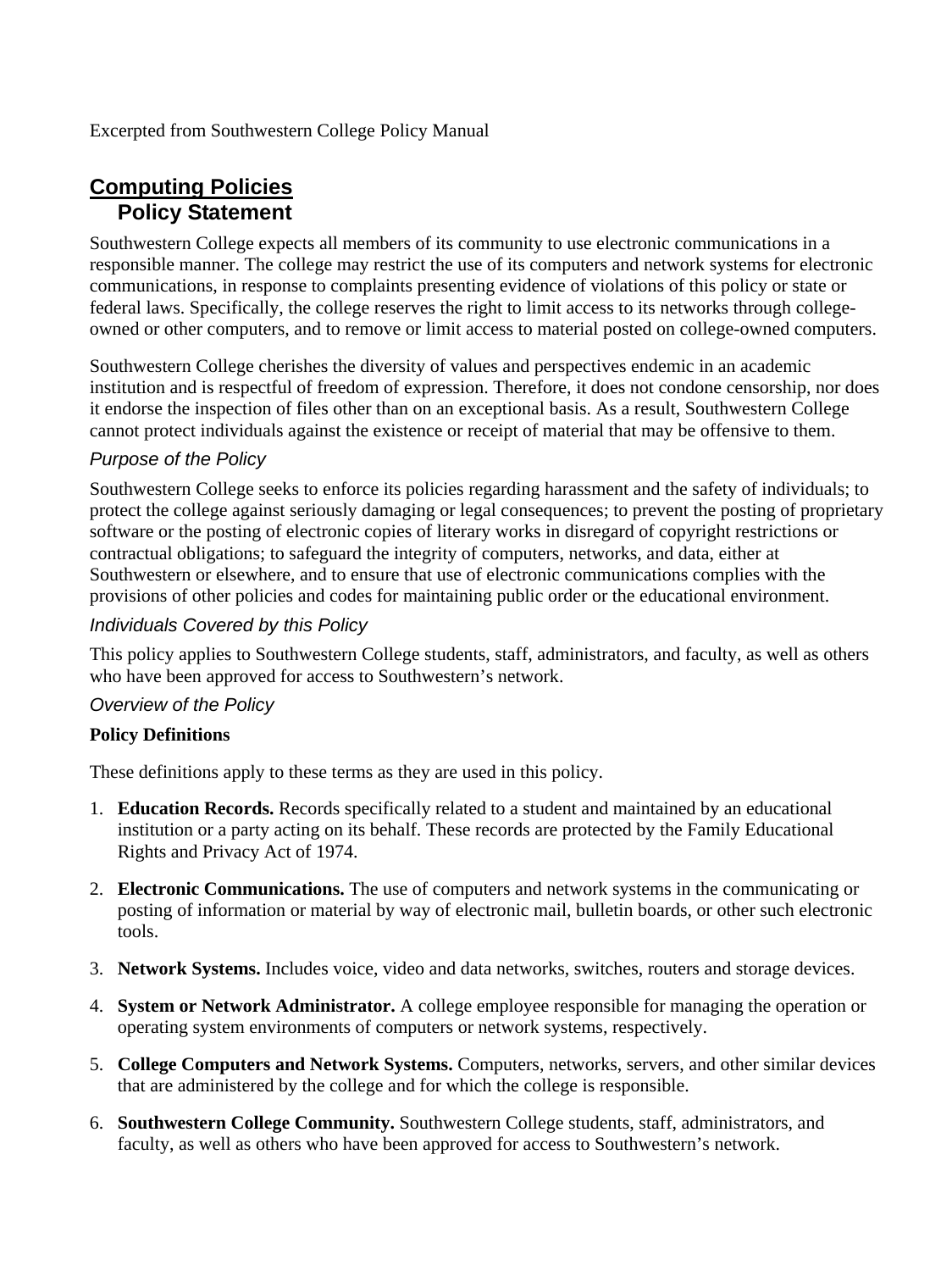### 7. **CIC.** Computer Information Center.

### *Introduction to the Policy*

Computers and network systems offer powerful tools for communication among members of the Southwestern College community and of communities outside of the college. When used appropriately, these tools can enhance dialog and communications. Unlawful or inappropriate use of these tools, however, can infringe on the rights of others. The college expects all members of its community to use electronic communications in a responsible manner.

The use of computers or network systems in no way exempts any member of the Southwestern College community from the normal requirements of ethical or legal behavior in the Southwestern community. In particular, data, software, and computer capacity have value and must be treated accordingly. Use of a computer and network system that is shared by many users imposes certain additional obligations.

Legitimate use of a computer or network system does not extend to whatever an individual is capable of doing with it. Although some rules are built into the system itself, these restrictions cannot limit completely what an individual can do or can see. In any event, each member of the community is responsible for his/her actions whether or not rules are built in, and whether or not they can be circumvented.

### *Policy Specifics*

Southwestern College reserves the right to limit access to its networks when applicable college policies or codes, contractual obligations, or state or federal laws are violated, but does not monitor or generally restrict the content of material transported across those networks.

Southwestern College reserves the right to remove or limit access to material posted on college-owned computers when applicable college policies or codes, contractual obligations, or state or federal laws are violated, but does not monitor the content of material posted on college-owned computers.

Southwestern College does not monitor or generally restrict material residing on college computers housed within a private domain or on non-college computers, whether or not such computers are attached to campus networks.

# **Principles of Behavior**

Members of the college community are expected to follow certain principles of behavior in making use of computers and network systems, in particular, to respect, and to observe policies and procedures governing:

- a. the privacy of or other restrictions placed upon data or information stored in or transmitted across computers and network systems, even when that data or information is not securely protected;
- b. an owner's interest in proprietary software or other assets pertaining to computers or network systems, even when such software or assets are not securely protected;
- c. the finite capacity of computers or network systems by limiting use of computers and network systems so as not to interfere unreasonably with the activity of other users.

Members of the college community also are expected to follow all other policies, rules, or procedures established to manage computers or network systems, including those established to control access to, or the use of, computer data, files, or other information.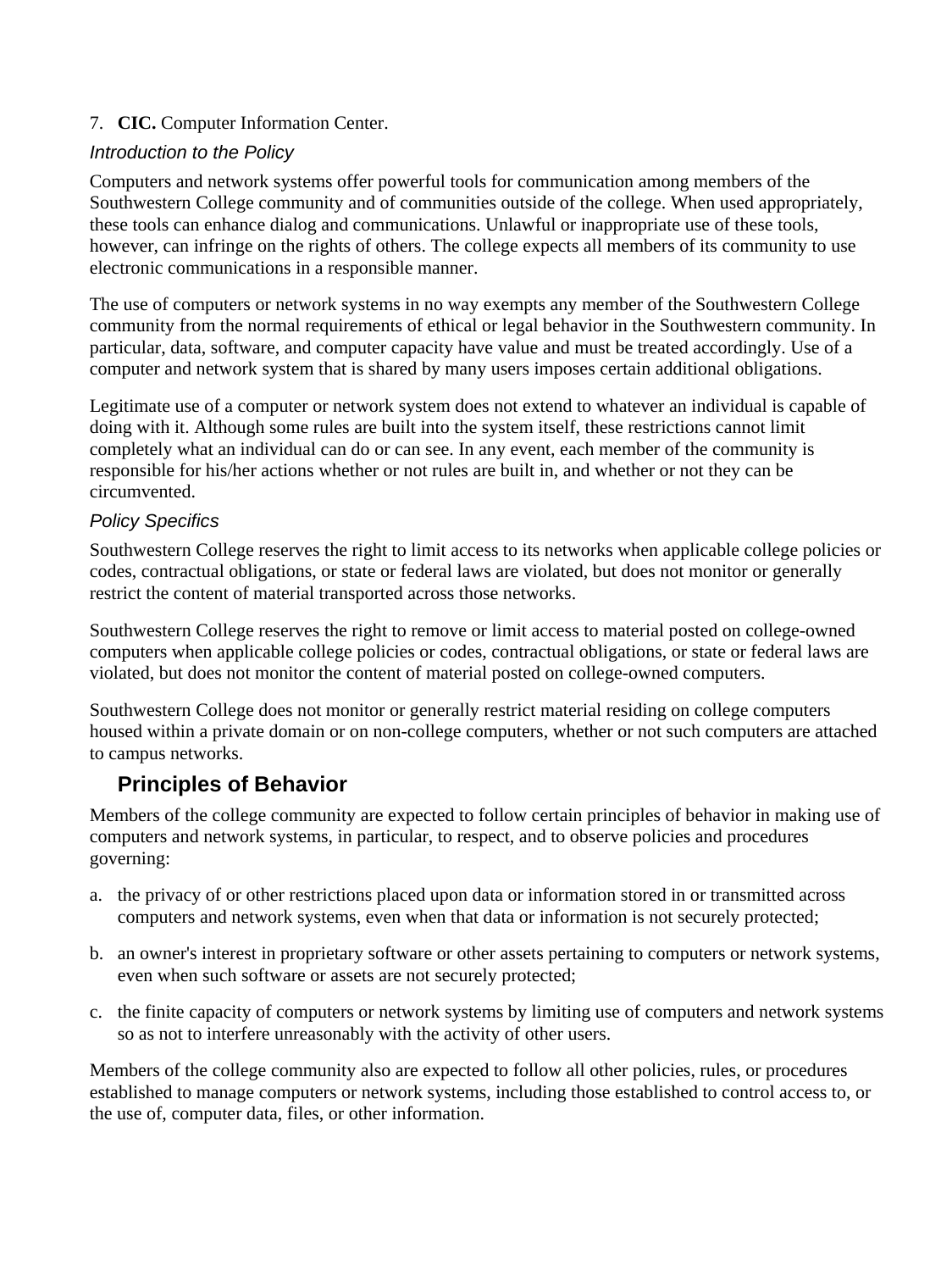Those who cannot accept these standards of behavior will be denied use of Southwestern College computers or network systems. Violators may also be subject to penalties under college regulations and under state and federal laws.

# **Appropriate Use of Electronic Communications Services**

The college recognizes the complexity of deciding what constitutes appropriate use of electronic communications services. What is appropriate or inoffensive to some members of the community may be inappropriate or offensive to others.

**Caution:** Having open access to network-based services implies some risk. In a community of diverse cultures, values, and sensitivities, the college cannot protect individuals against the existence or receipt of material that may be offensive to them.

Southwestern College does not condone censorship, nor does it endorse the inspection of electronic files other than on an exceptional basis (i.e., if required to ensure the integrity, security, or effective operation of college systems).

Nevertheless, the college reserves the right to place restrictions on the use of its computers and network systems in response to complaints presenting evidence of violations of this policy or other college policies or codes, or state or federal laws. Once evidence is established, the college authorities responsible for overseeing these policies and codes will be consulted on the appropriateness of specific restrictions, which could include the removal of material posted on a computer and/or limiting access to the college's networks.

**Caution:** In exceptional cases, CIC personnel may detect evidence of a violation while performing his or her duties operating or maintaining a system. In such instances, the individual should contact the vice president for information technology for further guidance.

**Caution:** This policy does not abrogate local policies governing the operation and maintenance of college systems provided they do not conflict with the precepts of college policy. Departments and administrative units may wish to develop ancillary procedures that support organizational requirements. Specifically, procedural guidelines with regard to security, privacy, and other areas of critical importance to the administration of these systems are not addressed as part of this policy, nor are violations of principles of network etiquette.

# **Policy Violations**

This section presents a list of the kinds of violations covered by this policy. For reporting procedures see the section on reporting procedures.

### *Violations Targeted at a Specific Individual(s)*

- 1. Sending repeated and unwanted (harassing) communication by electronic mail or other electronic communications. (See the section on harassment for additional information.)
- 2. Sending repeated and unwanted (harassing) communication by electronic mail or other electronic communications that is sexual in nature. (See the section on harassment for additional information.)
- 3. Sending repeated and unwanted (harassing) communication by electronic mail or other electronic communications that is motivated by race, ethnicity, religion, gender, or sexual orientation. (See the section on harassment for additional information.)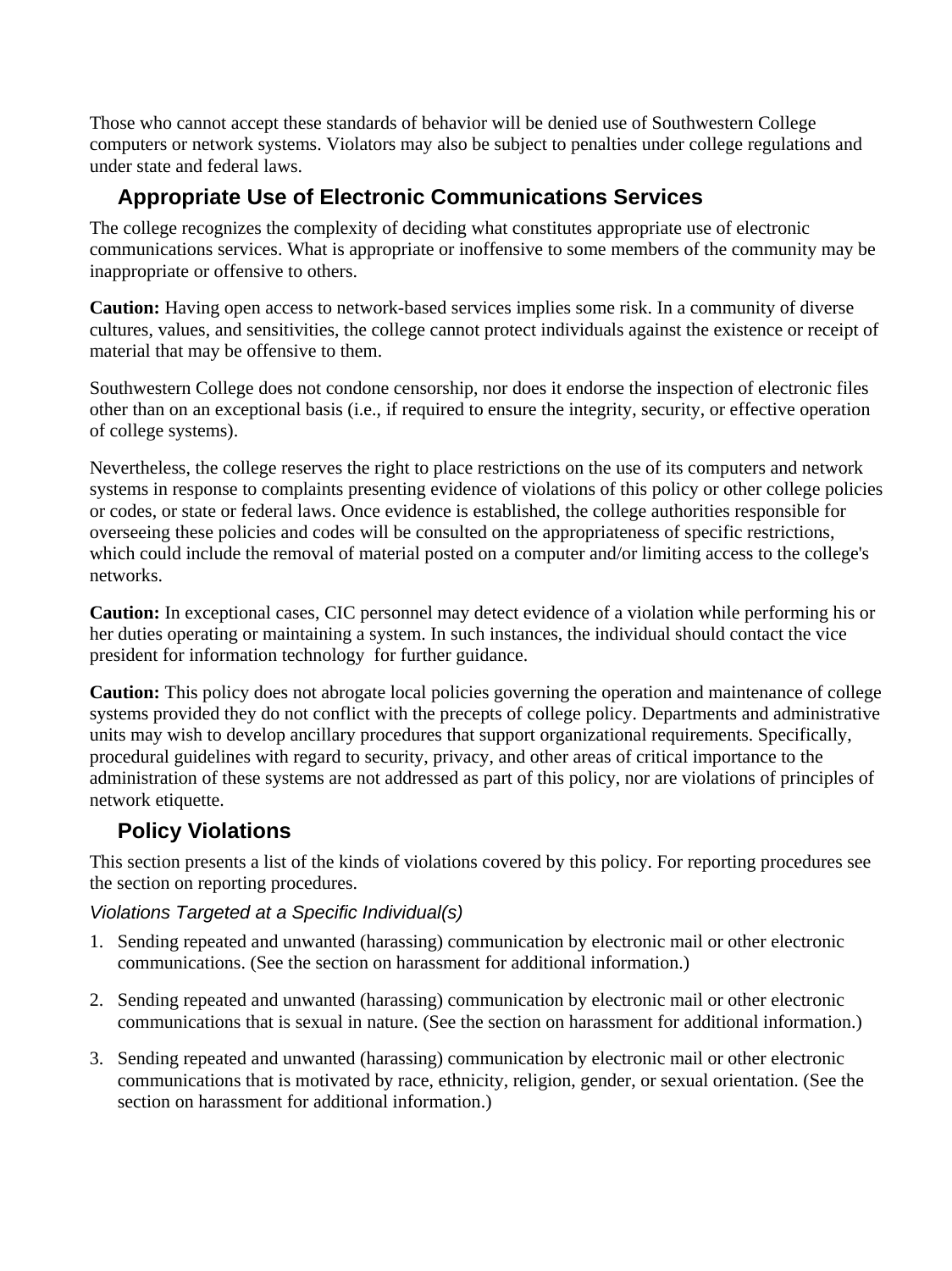4. Posting or otherwise disseminating personal or sensitive information about an individual(s). (See the section on posting personal or sensitive information for additional information.)

### *Violations Causing Harm to the Activities of Others*

- 1. Propagating electronic chain mail. (See the section on sending chain e-mail for additional information.)
- 2. Interfering with freedom of expression of others by "jamming" or "bombing" electronic mailboxes. (See the sections on e-mail bombing and interfering with the activities of others for additional information.)
- 3. Forging, fraudulently altering, or willfully falsifying electronic mail headers, electronic directory information, or other electronic information generated as, maintained as, or otherwise identified as college records in support of electronic communications. (See the section on forgery for additional information.)
- 4. Using electronic communications to forge an academic document. (See the section on forgery for additional information.)
- 5. Using electronic communications to hoard, damage, or otherwise interfere with academic resources accessible electronically.
- 6. Using electronic communications to steal another individual's works, or otherwise misrepresent one's own work.
- 7. Using electronic communications to work together on examinations, papers or any other academic work unless permission to do so has been granted by the instructor.
- 8. Using electronic communications to fabricate research data.

### *Violations Involving Illegal, Proprietary, or Damaging Material*

- 1. Electronically distributing or posting copyrighted material in violation of license restrictions or other contractual agreements. (See the sections on copyright rules, copyright infringement, and software piracy for additional information.)
- 2. Launching a computer worm, computer virus or other rogue program.
- 3. Downloading or posting illegal, proprietary or damaging material to a college computer. (See the sections on copyright rules, copyright infringement, and software piracy for additional information.)
- 4. Transporting illegal, proprietary or damaging material across Southwestern's networks. (See the sections on copyright rules, copyright infringement, and software piracy for additional information.)

#### **D. Violations Targeted at Classes of Individuals**

Posting hate speech regarding a group's race, ethnicity, religion, gender, or sexual orientation. (See the section on hate speech for additional information.)

### **Adult Material**

**Adult Pornography.** Pornography is a generic term for erotic material of all types. In general, pornography receives full First Amendment protection, but there are several important exceptions. For example, see the sections on child pornography, distribution or pornography to minors, and obscenity.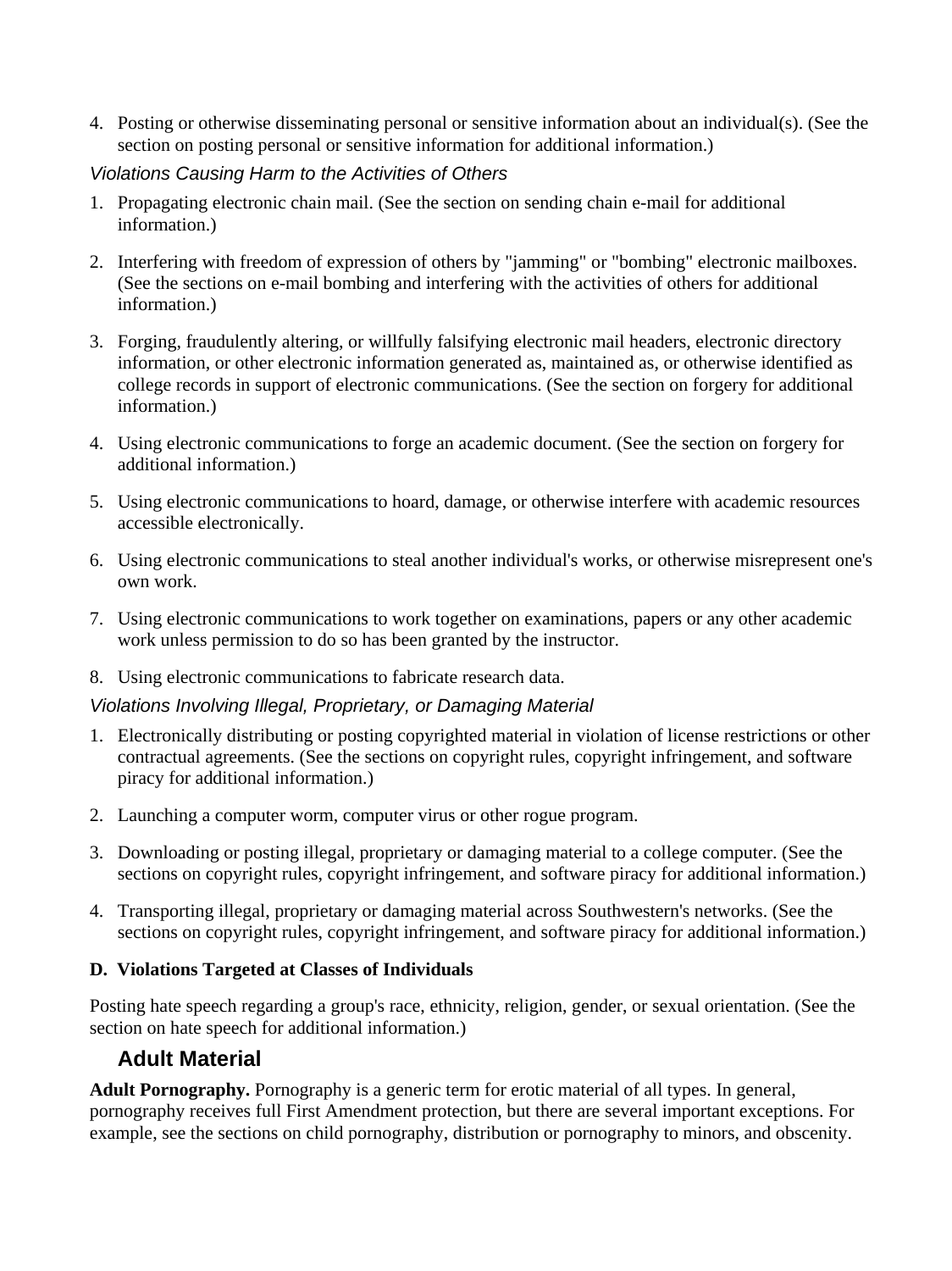Possession of adult material is not a violation of Southwestern College policy or code unless the material is illegal. Any activity that is illegal is a violation of Southwestern College policy. Offenders may be investigated and/or prosecuted by the appropriate local, state or federal authorities. Southwestern College does not monitor or censor discussion groups, newsgroups, electronic mail or any other electronic communications.

Southwestern does not censor or filter adult materials.

**Child Pornography.** Child pornography, material that depicts minors in a sexually explicit way, is illegal. Under the federal child pornography statute 18 USC section 2252, anyone under the age of 18 is a minor. States also have child pornography statues and the age of minority varies by state. Knowingly uploading or downloading child pornography is a federal offense. It is also illegal to advertise or seek the sale, exchange, reproduction or distribution of child pornography. Lewd exhibition of genitals can constitute sexual conduct and therefore, any graphic files containing images of naked children could violate the federal child pornography statute.

**Distribution of Pornography to Minors.** Possession of non-obscene adult pornography is legal, but it is illegal to distribute to minors.

**Obscenity.** Obscenity, by definition, is a type of pornography that is not protected by the First Amendment. Virtually every state and municipality has a statute prohibiting the sale and distribution of obscenity, and the federal government prohibits its interstate transportation. The Supreme Court in Miller v. California, 413 U.S. 15, (1973), narrowed the permissible scope of obscenity statutes and applied this three part test to determine constitutionality: (a) whether the average person applying contemporary community standard would find the work, taken as a whole, appeals to the prurient interest; (b) whether the work depicts or describes in a patently offensive way sexual conduct specifically defined in applicable state law; and (c) whether the work taken as a whole lacks serious literary, artistic, political, or scientific value.

The contemporary community standard is historically the standard of the community in which the material exists. Many on-line activists argue that the contemporary community standard in cases that arise on-line ought to be determined by the on-line community. However, a federal prosecution of a California couple that offered a members-only bulletin board service, concentrating on pornography, resulted in a conviction of the California couple under the federal obscenity statute and Tennessee community standards. In that case a postal worker in Memphis downloaded some material from this California bulletin board service. See United States v. Thomas, 1996 U.S. App. LEXIS 1069 (6th Cir. Jan. 29, 1996).

### **Harassment**

Harassment, is any verbal or physical conduct, on or off campus, which has the intent or effect of unreasonably interfering with an individual's or group's educational or work performance or which creates an intimidating, hostile, or offensive educational or work environment. Harassment on the basis of race, color, gender, disability, religion, national origin, sexual orientation, or age includes harassment of an individual in terms of a stereotyped group characteristic, or because of that person's identification with a particular group. With reference to sexual harassment, the definition also includes unwelcome sexual advances and requests for sexual favors, which might be perceived as explicitly or implicitly affecting educational, or employment decisions concerning an individual.

Sending unwanted and/or offensive e-mail or messages may constitute harassment and is in violation of the intended use of the system. In general, communication targeted at a specific individual with the intent to harass or threaten is a violation of Southwestern College policy.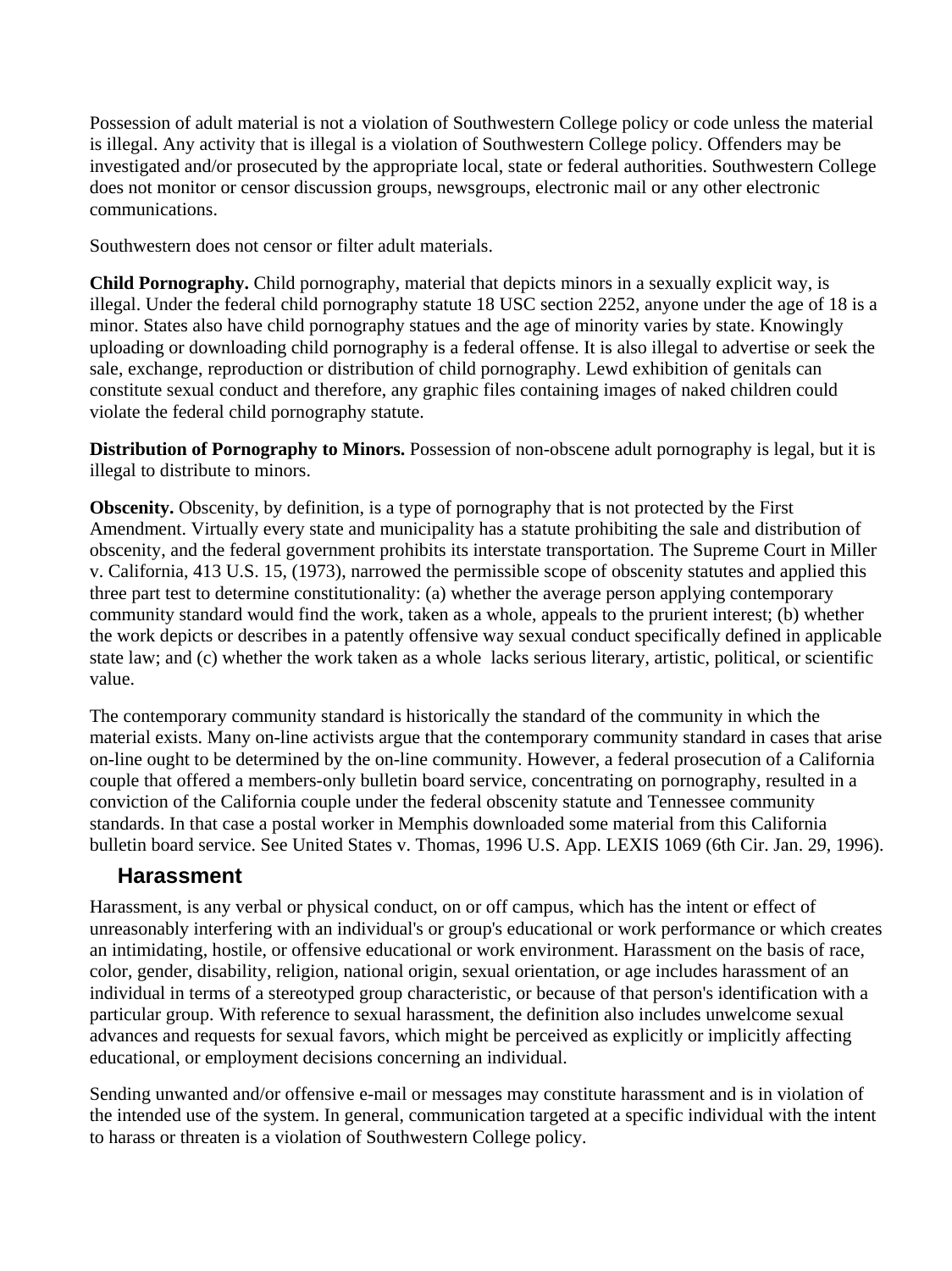# **Hate Speech**

Uncivil, antagonistic or derogatory speech that is disrespectful of classes of people is commonly referred to as hate speech. Although hate speech may be extremely offensive (particularly to members of the targeted group), posting hate speech does not generally constitute a violation of this policy. This is because, especially as an educational institution, Southwestern is committed to the protection of freedom of expression. In exceptional cases, however, the college may decide that hate speech directed to classes of individuals presents such a hostile environment that certain restrictive actions are warranted. Certain types of postings or communications may constitute harassment, which is a violation of this policy, and in some cases, state or federal laws. Contact the vice president for information technology for additional information or assistance.

# **Copyright Rules**

It is the policy of Southwestern College that faculty, administration, staff, and students shall rigorously respect the licensing agreement under which computer software is purchased and used. Except that such action is specifically allowed in writing by the license agreement or authorized written exception thereto, it shall be against this policy to:

- a. Make copies of copyrighted computer disks.
- b. Make copies of copyrighted manuals.
- c. Load disks into computers other than the computer for which the license is granted.
- d. Remove any copyrighted material from its proper custodian or custodial area.
- e. Lend any copyrighted material to another person without the permission of the proper custodian.
- f. Prepare derivative works based upon the copyrighted material. This includes alternate hardware versions.
- g. No college device shall be used to copy material in violation of any license agreement, even if that copyrighted material is owned by another.

See the section on copyright infringement for additional information.

# **Specific Examples of Violations of Southwestern College Policy**

This section describes what activities constitute violations of this policy.

Examples (not a comprehensive list) of policy violations include:

**Commercial use of college resources.** Non-sanctioned commercial use of college computers and network systems is considered a violation of policy. Using e-mail to solicit sales or conduct business, setting up a web page to advertise or sell a service, or posting an advertisement to a news group all constitute commercial use. Even if you use your own personal computer, but you use the college's network (either from a dorm room, office or via dial-in access from home), you are in violation of the policy.

**Computer theft** (including theft of computer services, intellectual property such as copyrighted material, and any other property)

**Computer trespass** (unauthorized use of computers to delete or alter data or interfere with others' usage)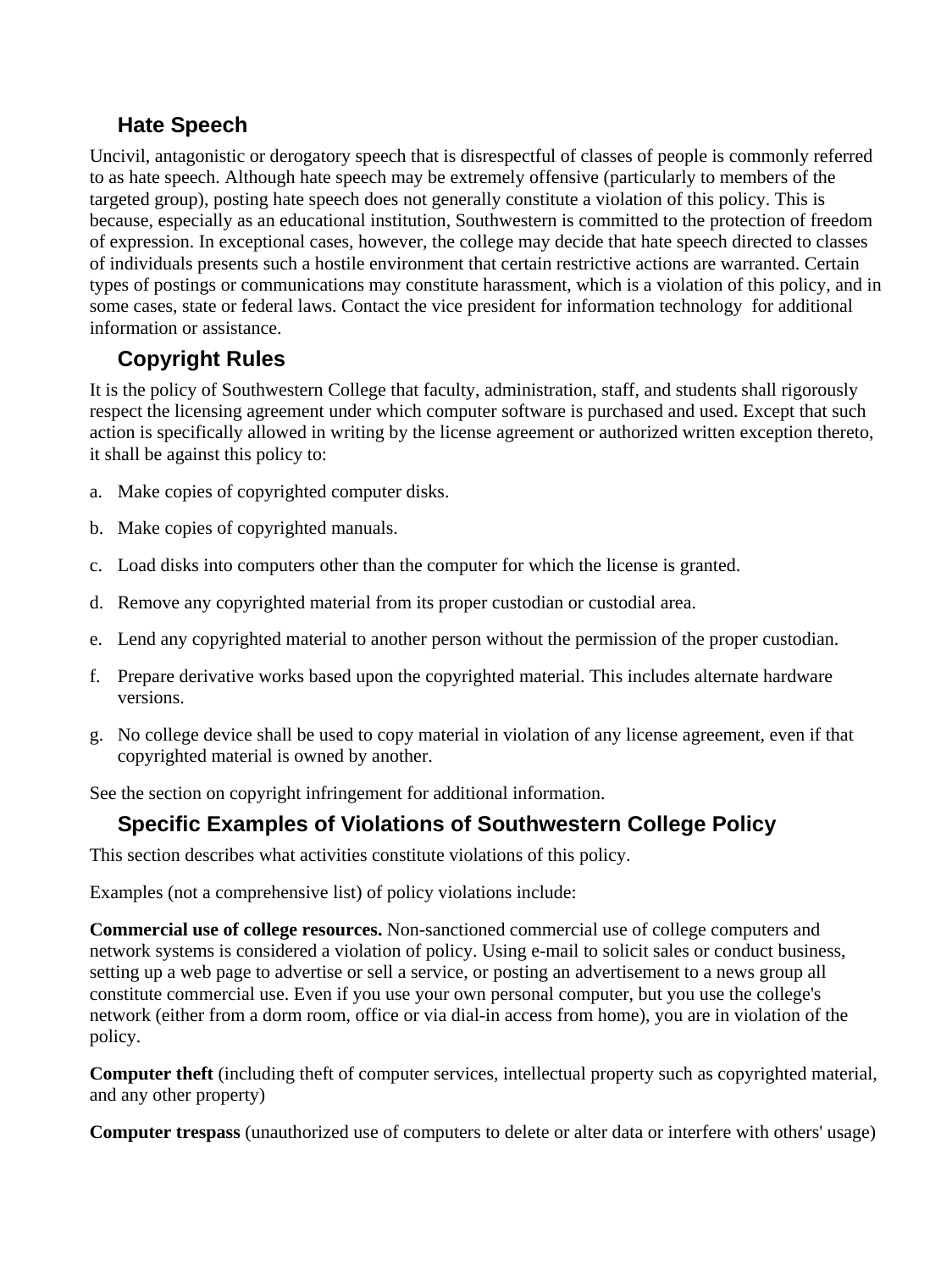**E-mail bombing.** Flooding someone with numerous or large e-mail messages in an attempt to disrupt them or their site is known as "e-mail bombing". Often this is done to retaliate because someone has done something annoying. But more often than not e-mail bombing will either cause problems for your local system or disrupt service for thousands of other innocent bystanders.

**Foreign Wireless Access Points**. Using non-college-owned/installed devices to access the computer network via a wireless link.

**Forgery.** Altering electronic communications to hide your identity with the intent to defraud or to impersonate another person is considered forgery. All e-mail, news posts, chat sessions, discussion groups, or any other form of communication should contain your name and/or username. Southwestern recognizes that there are situations where maintaining ones anonymity may be advisable and even required for safety reasons. Some examples include AOL Instant Messenger and other chat software that will not accept real names. Situations like these, where the intent is not to defraud or to impersonate, are not considered violations of this policy. However, forgery includes using another person's identity. Forgeries intended as pranks or jokes are still considered violations.

**Illegal activities.** Everything listed under what is illegal under local, state, and federal laws is a violation of Southwestern College policy. This is not a comprehensive list, but it contains the activities most frequently asked about.

**Interfering with activities of others.** This can be any activity that disrupts a system and interferes with other people's ability to use that system. In some cases, consuming more than your "fair" share of resources can constitute interference. Some examples are:

- a. e-mail bombing that causes a disk to fill up, the network to bog down, or an e-mail application to crash;
- b. taking advantage of a network split to take over a chat channel and then kicking off or blocking other users;
- c. posting many messages to a single news group, discussion group, or mailing list making it difficult for subscribers to carry on their normal discussion;
- d. flooding a chat channel with a continuous stream of messages so that it disrupts the conversation.
- e. sending a large number of e-mail messages to one or more individuals causing the network to bog down. (Contact the Vice president for information technology for assistance in seeking alternative methods of disseminating large amounts of information.)

Making more copies of licensed software than the license allows (i.e. software piracy)

Misleading transmittal of names or trademarks (falsely identifying yourself or falsely claiming to speak for a person or organization by using their name, trademark, logo, or seal)

Modifying or reconfiguring the software or hardware of a college computer. No one should modify the hardware, operating system, or application software of a college computer unless they have been given permission to do so by the department or individual that is in charge of the machine. The other users with whom you share the machine, and the technicians, on whom you rely for support, are expecting to find it set up exactly the way they left it.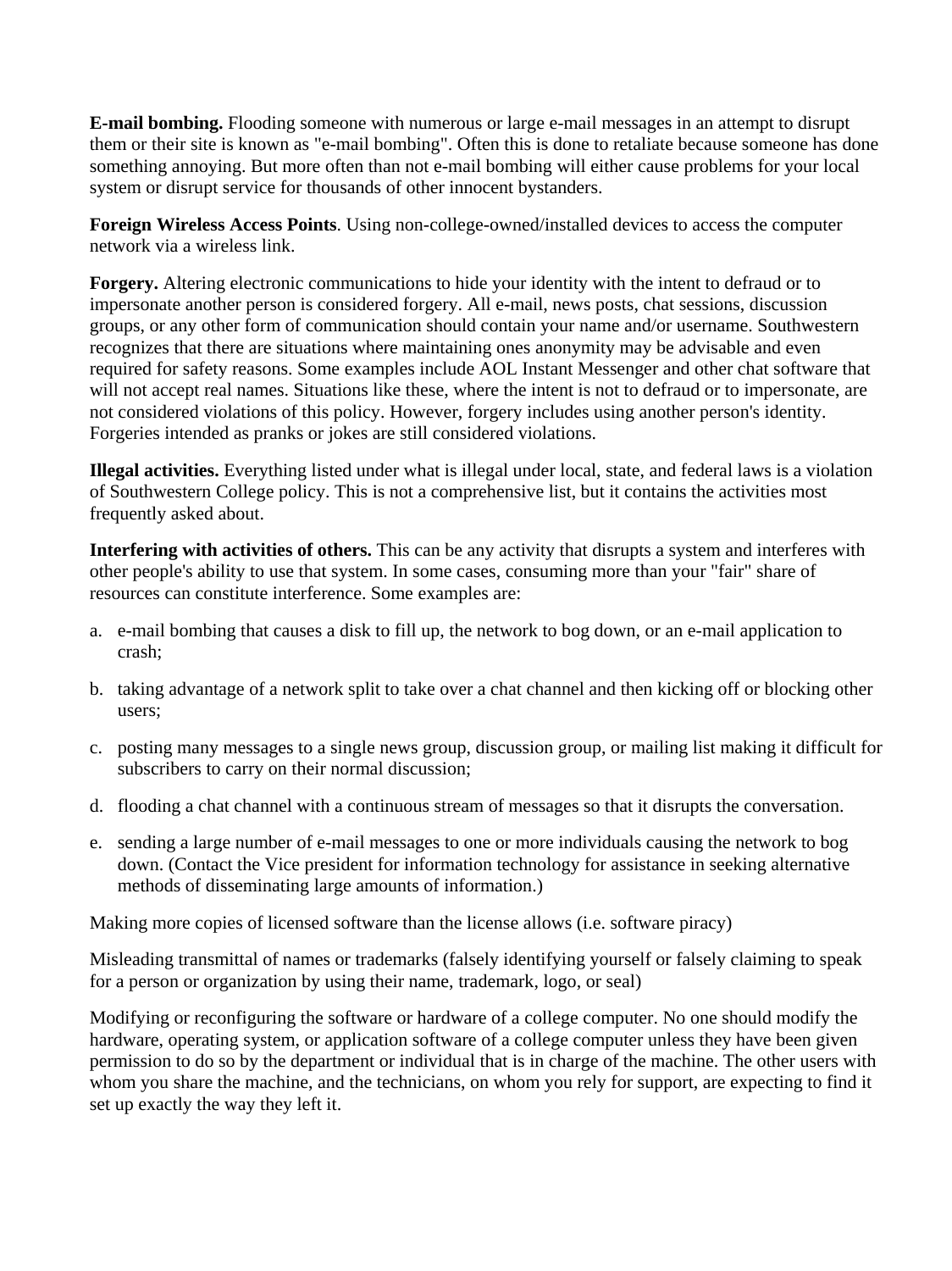Posting or otherwise disseminating personal or sensitive information about an individual(s). Examples include postings of an individual's academic records; medical information; social security number; or similar information of a personal or confidential nature that, if disseminated, could have legal or otherwise damaging implications either for the targeted person or the institution. Personal expression by an individual about another, even if posted in a public manner, is not subject to limitation or restriction under this policy, although a targeted person may have recourse under other campus policies or codes, or state or federal laws regarding harassment.

Preventing others from accessing services (e.g. taking over a chat channel and kicking other users off.

Releasing a virus, worm or other program that damages or otherwise harms a system or network

Sending a crippling number of files across the network (e.g. e-mail "bombing")

Sending chain e-mail and virus hoaxes. The most important thing to remember is if you get chain e-mail, do not help propagate it. Chain e-mail usually contains phrases like "pass this on", "forward - do not delete", "don't break the chain", "this is safe, don't worry", "let's see how long this takes to get back to the start", "this has been around the world 20 times", "7 years of good luck!", "I don't wanna die", "your mom would want you to do this", etc. Often there is some story about how lucky a person has been since they forwarded the chain e-mail, or how unlucky they were because they didn't. Sometimes chain e-mail is disguised - it tells of some kid who is dying and wants post cards, or it warns about e-mail viruses or Internet shutdowns. Don't fall for it. It's all chain mail and it's designed to get you to forward it.

In recent years, chain mail hoaxes of various sorts have become widespread on the Internet. Some are virus warnings like "Good Times", "PenPal", and "Irina". Others are like the "Naughty Robot" that claims to have all your credit card numbers. They tell you to forward the "warning" to everyone you know. Most hoaxes start out as pranks, but often live on for years, getting passed around by new people who have just joined the Internet community. Don't believe every warning you get via e-mail. You should not pass these warnings on unless you verify the authenticity. You should contact the computer information center for additional information.

Sharing usernames and passwords (unauthorized use). Your username and password are provided only for your personal use. Passwords provide access to a wide range of services that are restricted for use by you personally or are restricted for use by the Southwestern College community (such as e-mail, PowerCAMPUS, library services, news, chat, and discussion groups). If you share your password with spouses, family members, friends or roommates, then you are giving them access to services they are not authorized to use. They will also have access to all of your personal information. They may even embarrass you by posting to a news group in your name or by posing as you in a chat session, or discussion group. If you forget your password, the CIC will only give the password to you. CIC will NEVER request your username and password or other personally identifiable information through email.

Tapping phone or network lines. Running a network "sniffer" program to examine or collect data from the network is considered tapping a network.

Unauthorized access. As stated in this policy, legitimate use of a computer or network does not extend to whatever an individual is capable of doing. In some cases, operating systems have security holes or other loopholes that people can use to gain access to the system or to data on that system. This is considered unauthorized access. If someone inadvertently turns on file sharing on their personal computer, you do not have the right to read or delete their files unless you have been given explicit permission from the owner.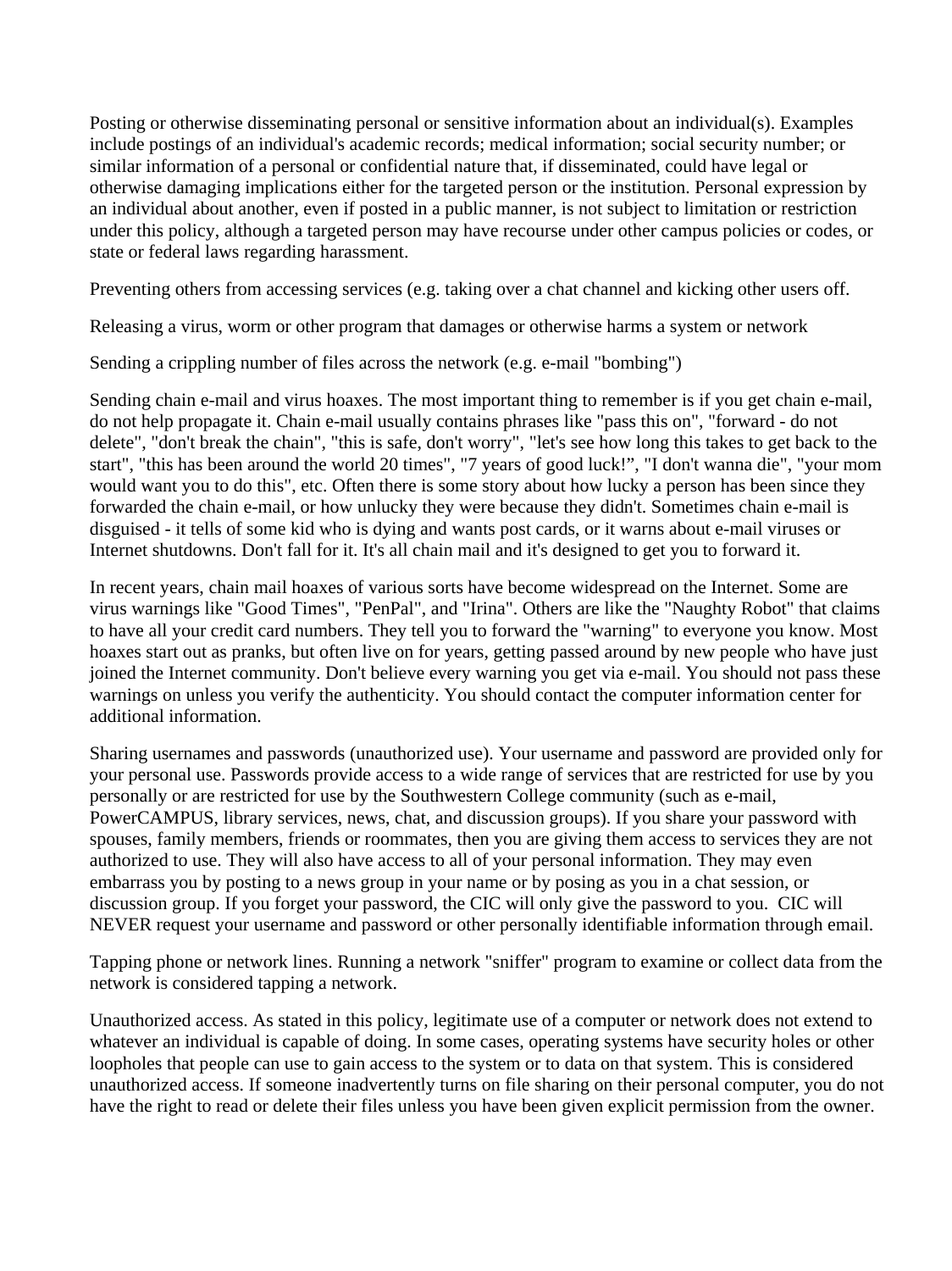Unauthorized access to data or files even if they are not securely protected (e.g. breaking into a system by taking advantage of security holes, or unauthorized access to financial or personal data)

Using college resources for unauthorized purposes (e.g. using personal computers connected to the campus network to set up web servers for illegal, commercial or profit-making purposes).

# **What are NOT Violations of Southwestern College Policy?**

**Breaches of network etiquette.** Things like off-topic postings to lists and news groups, advertising by posting the same message to numerous lists (also known as "spamming"), rude or impolite behavior, heated arguments (or flame wars), and some forms of hate speech will often annoy others. Remember that the Internet spans the globe as well as numerous diverse cultures and societies. What is acceptable in one may be totally inappropriate in another. Keep in mind that it is easy to misunderstand electronic communications due to the lack of personal contact involved. You can avoid problems by "listening" for a while when you join a group. After you determine what is acceptable, then go ahead and post. If you participate in a discussion and someone posts off-topic, be polite in pointing out the mistake and do not assume it is deliberate.

Southwestern College is not in a position to control etiquette. When these sorts of problems come up, you should try to work them out with the other people involved, just as you do in other areas of your life.

In some cases, rude behavior can cause disruptions. Any behavior that interferes with the ability of others to access or use a system is a violation of policy.

**Hate Speech.** Posting hate speech does not generally constitute a violation of this policy. Although certain postings or communications may be offensive to members of the community, Southwestern College is respectful of expression in its own right. See the section on hate speech for more information.

**Unsolicited e-mail or junk e-mail.** The amount of unwanted or unsolicited e-mail (junk mail) has been increasing as more people join the Internet community. You get things like this in the U.S. Postal mail on a regular basis - catalogs, advertisements, solicitations, and political propaganda are some examples. This form of speech is usually protected under the first amendment, even though some people may find some of the content objectionable. Southwestern College does not monitor or censure e-mail and therefore cannot prevent the flow of junk mail.

Remember that junk mail is NOT illegal and it is NOT a violation of Southwestern College policies or codes. You can either delete and ignore junk e-mail (this is the recommended approach) or contact the sender and ask to be removed from any mailing list they have—just as you would do with U.S. Postal mail. Many people ask why the college does not put a stop to junk mail. Most junk mail comes from sites around the Internet, not from within Southwestern. We have no control over what these sites send and cannot distinguish unwanted junk mail from e-mail that people want to receive. It needs to stop at the source. In fact, a growing number of people around the Internet are trying to get junk mail outlawed. If junk mail becomes illegal, it will then become a violation of Southwestern College policy as well since any illegal activity constitutes a violation of policy.

# **What Is Illegal Under Local, State and Federal Laws?**

Any activity that is illegal is a violation of Southwestern College policy. Offenders may be investigated and/or prosecuted by the appropriate local, state or federal authorities.

Examples (not a comprehensive list) of policy violations include: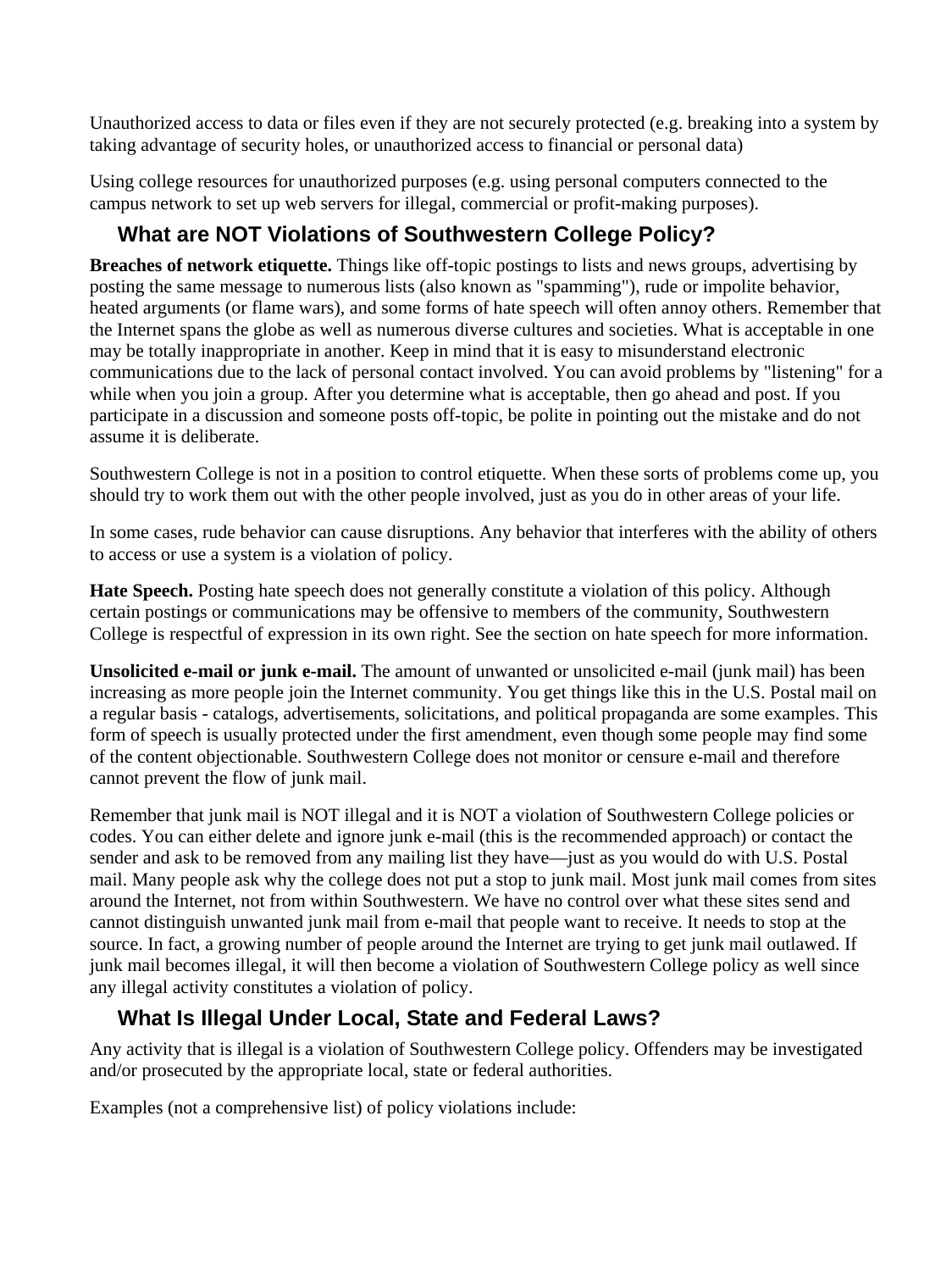**Bomb Threats and Hoaxes.** It is illegal to send a message via e-mail that threatens other persons or property. While this might seem obvious, every year a number of individuals send what they believe are "hoax messages". Such messages may be investigated by federal authorities with the result that the senders end up with their names in the files of the FBI and/or CIA. This is not an exaggeration!

It is a violation of this policy to send certain kinds of hoax messages (for example, April Fool's jokes that appear to be from a professor or some other college official). Such hoaxes constitute forgery and will be referred for appropriate disciplinary action.

**Child Pornography.** Knowingly uploading or downloading child pornography is a federal offense. See the section on child pornography for more information.

**Copyright Infringement.** Almost all forms of original expression that are fixed in a tangible medium are subject to copyright protection, even if no formal copyright notice is attached. Written text (including email messages and news posts), recorded sound, digital images, and computer software are some examples of works that can be copyrighted. Unless otherwise specified by contract, the employer generally holds the copyright for work done by an employee in the course of employment.

Copyright holders have many rights, including the right to reproduce, adapt, distribute, display, and perform their work. Reproducing, displaying or distributing copyrighted material without permission infringes on the copyright holder's rights. However, "fair use" applies in some cases. If a small amount of the work is used in a non-commercial situation and does not economically impact the copyright holder it may be considered fair use. For example, quoting some passages from a book in a report for a class assignment would be considered fair use. Linking to another web page from your web page is not usually considered infringement. However, copying some of the contents of another web page into yours or use of video clips without permission would likely be infringement.

**Distribution of Pornography to Minors.** Possession of non-obscene adult pornography is legal, but it is illegal to distribute to minors. See the section on adult material for more information.

**Federal Computer Security Violations.** The primary federal statute regarding computer fraud 18 USC section 1030 was amended in October 1996 to protect computer and data integrity, confidentiality and availability. Examples of violations are:

- a. theft of information from computers belonging to financial institutions or federal agencies, or computers used in interstate commerce;
- b. unauthorized access to government computers;
- c. damage to systems or data (intentionally or recklessly);
- d. trafficking in stolen passwords;
- e. extortionate threats to damage computers.

**Obscenity.** Obscenity is illegal. See the section on obscenity for more information.

**Scams and Pyramid Schemes.** Beware of moneymaking "opportunities" on the Internet. A common scam is the pyramid scheme. You get an e-mail message with a subject like "MAKE MONEY FAST" and it instructs you to send money to the people on the list and then add your name to the bottom of the list and send it on to some number of people. At Southwestern College, this is considered chain mail, but it is also illegal under 18 USC section 1302. The US Postal Service and the Federal Trade Commission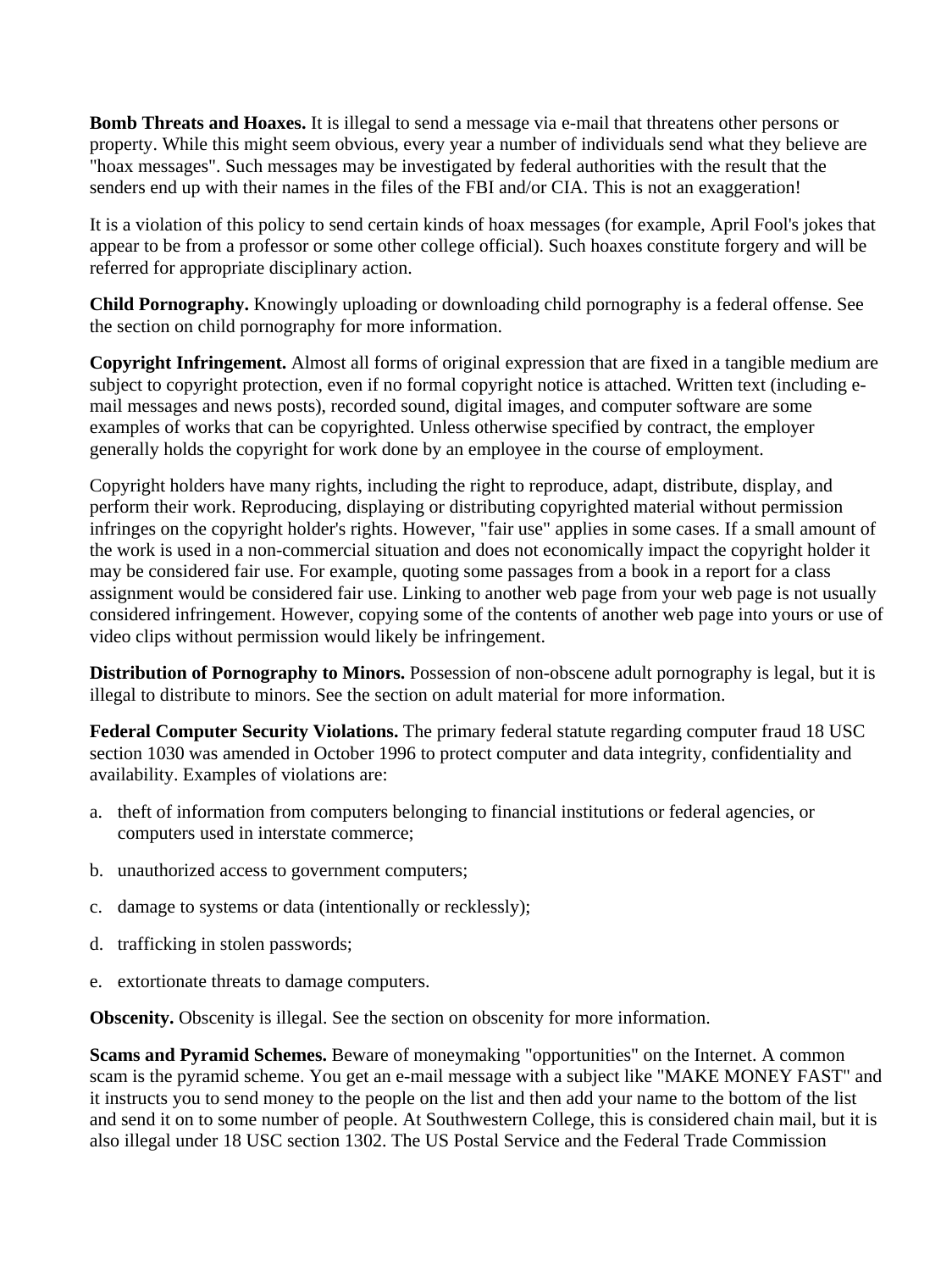provide information to help individuals identify scams and report them. Pyramid schemes that use US Postal mail to send money are considered mail fraud and can be reported to the USPS

**Software Piracy.** Unauthorized duplication, distribution or use of someone else's intellectual property, including computer software, constitutes copyright infringement and is illegal and subject to both civil and criminal penalties. The ease of this behavior on-line causes many computer users to forget the seriousness of the offense. As a result of the substantial amounts of money the software industry loses each year from software piracy, the software companies enforce their rights through courts and by lobbying for and getting stiffer criminal penalties.

**Video and Audio Recording Piracy.** Another form of copyright infringement is the unauthorized duplication and distribution of sound recordings. Online piracy is increasing as many people use the Internet to illegally distribute digital audio files (e.g. MP3 format). The Recording Industry Association of America (RIAA) monitors the Internet daily and scans for sites that contain music. They have been successful in getting the sound recordings removed from those sites. You can report violations to the RIAA directly.

Federal copyright law grants the copyright owner in a video and audio recording (typically, a record company) the exclusive right to reproduce, adapt, distribute and, in some cases, digitally transmit their sound recordings. Therefore, the following activities, if unauthorized by the copyright owner, may violate their rights under federal law:

- a. Making a copy of all or a portion of a video and audio recording onto a computer hard drive, server or other hardware used in connection with a web site or other online forum. This includes converting a sound recording into a file format (such as a .wav or mp3 file) and saving it to a hard drive or server;
- b. Transmitting a copy or otherwise permitting users to download video and audio recordings from a site or other forum; and/or
- c. Digitally transmitting to users, at their request, a particular sound recording chosen by or on behalf of the recipient.

If you reproduce or offer full-length video or audio recordings for download without the authorization of the copyright owner, you are in violation of federal copyright law and could face civil as well as criminal penalties. Placing statements on your web site, such as "for demo purposes only" or that the video and audio files must be "deleted within 24 hours," does not prevent or extinguish this liability.

There are several entities you may need to contact before you can use recorded music online. First, you should understand that the copyright in a sound recording is distinct from the copyright in the recording's underlying musical composition. Thus, even if you have secured the necessary licenses for publicly performing musical compositions (from, for example, ASCAP, BMI and/or SESAC) or for making reproductions of musical compositions (from, for examples, the Harry Fox Agency), these licenses only apply to the musical composition, not the audio recording.

Licenses to utilize particular video and audio recordings must be secured from the video and audio recording copyright owners—generally the record company that released the recording.

# **Reporting Procedures**

All violations of this policy should be reported to the vice president for information technology. The vice president for information technology will determine if other college officials, or state or federal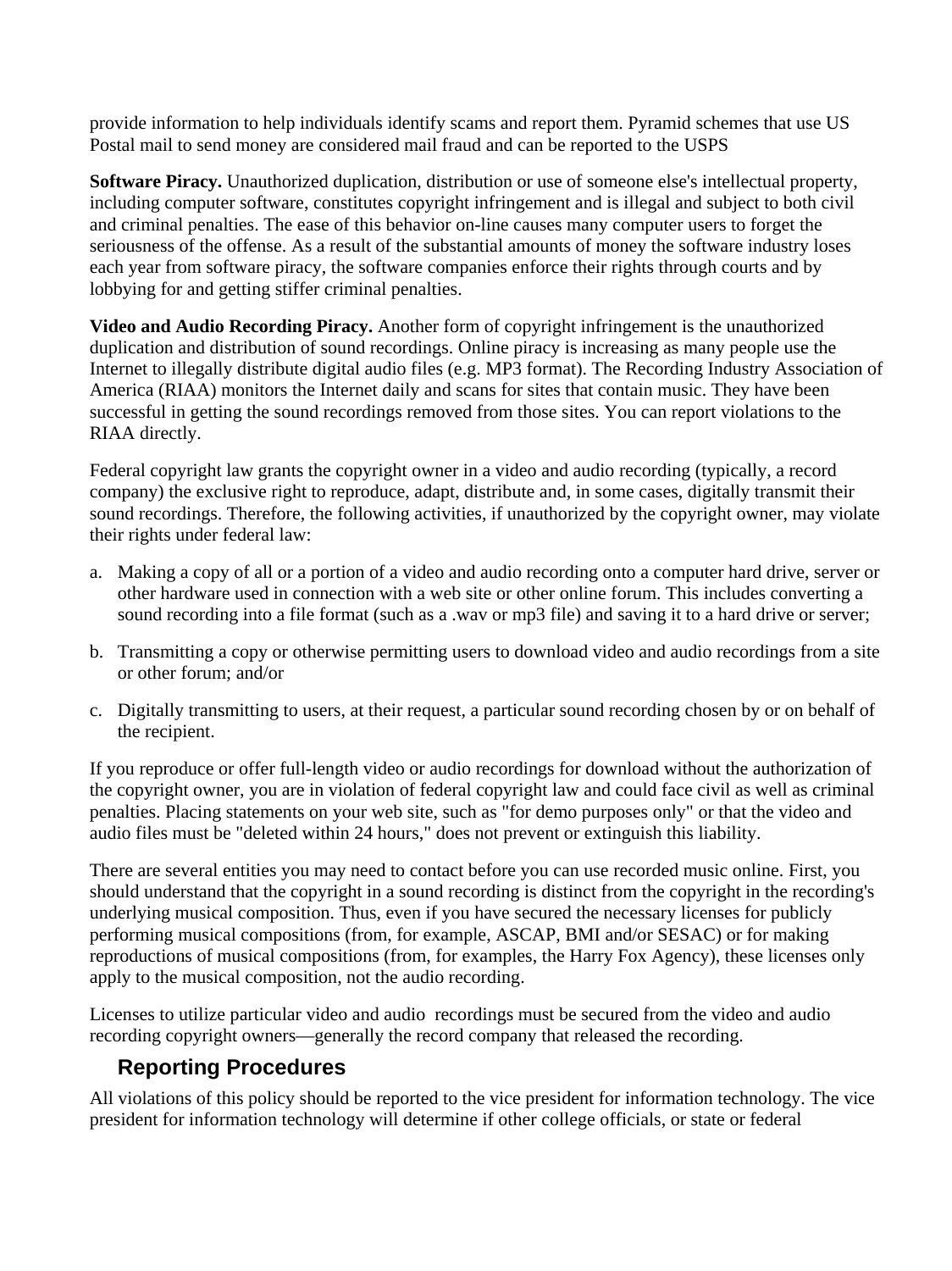authorities should be contacted. Consultations with the vice president for information technology are confidential.

**Unwanted or Harassing E-mail.** If you receive unwanted e-mail or other form of communication, you may want to consider notifying the sender that it is unwanted. Many times a person will not realize that their communication is unwanted unless you tell them. If the sender continues to communicate after being placed on notice, or if you feel uncomfortable confronting the sender, the incident should be reported to the vice president for information technology. Save electronic copies of anything that can be used as evidence.

Caution: The return address on an e-mail message may not be the real source of the e-mail. E-mail can be forged, and detecting a forgery can be difficult. Contact the vice president for information technology for more information and assistance.

The vice president for information technology can act upon a complaint only if the sender of the material is a member of the Southwestern College community. If the sender is not a member of the Southwestern community, the vice president for information technology will assist you by referring you to the appropriate sources of help outside the college.

Complaints about unwanted or harassing e-mail must be filed by the targeted person. If appropriate, please encourage the targeted person to contact the vice president for information technology for information or assistance.

**Chain E-mail.** If you get chain e-mail from someone with a Southwestern College e-mail address, you can report it to the CIC. Save a copy of the chain e-mail as evidence. If you get chain e-mail from someone not affiliated with Southwestern College, you can reply to the sender and let them know you are not happy about getting chain e-mail from them, or you can delete and ignore it. Contact the vice president for information technology for additional information or assistance.

**Potential Consequences of Violations.** For faculty, administration, staff, and students, as well as others who have been approved for access to Southwestern's network, violations of this policy will result in disciplinary action in accordance with established policy and/or legal action. This action may include suspension from the privilege of using the college's computers and/or network for a specific period of time. It is recognized this suspension may mean a student will fail a course because of the inability to use the college's computers and/or network.

For students, violations of this policy may result in one or more of the following actions:

- a. A written warning to the offender.
- b. A restriction of system access for a specified term.
- c. A revocation of all system privileges for a specified term.
- d. A statement of charges to the student's account, which could lead to other penalties up to and including probation or suspension.

Violations of these policies incur the same types of disciplinary measures as violations of other college policies or state or federal laws, including criminal prosecution in serious cases.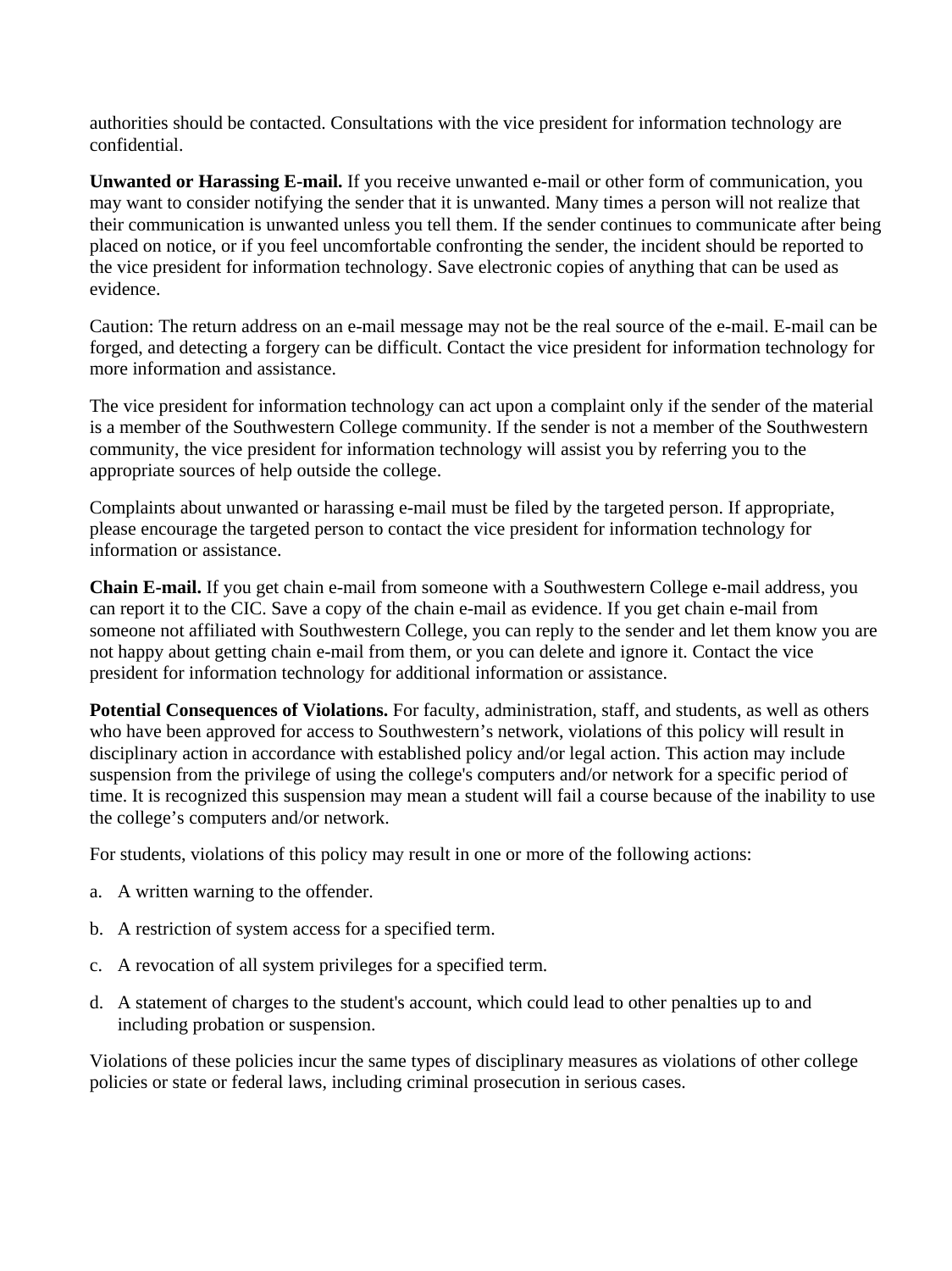**Policy Update Procedures.** It is the responsibility of the vice president for information technology to ensure that this policy remains current and consistent with existing technology. Comments and suggestions should be directed to the vice president for information technology.

# **Laptop Use and Computer Center Helpdesk**

*Items Related to General Use* 

- a. You are responsible for backing up files and documents you don't want to lose.
- b. Keep all data files in the "My Documents" folder, since that is the default directory. This will speed up the backup process.
- c. Call the Laptop Resource Center before buying or installing software for your laptop in order to assure software compatibility.
- d. If you have a question or problem with a software program specified by an instructor for a class, please contact the instructor for assistance.
- e. CIC staff reserves the right to remove software including reformatting (erasing) the entire hard drive and reinstalling our standard software if we deem necessary.

### *Items Related to Repair*

- a. All laptops must be brought to the Laptop Resource Center in Christy for repair. Be sure to bring the power adapter and cables in the carrying case. Remove all personal items from the case. Be sure CDs and DVDs are removed from the laptop.
- b. CIC personnel cannot be responsible for loss of disks, CDs and personal items.
- c. Not all repairs can be made "while you wait." It may be necessary to send the computer to a service center for repair. The repair process could last a week. You will be provided with a loaner laptop if one is available.
- d. Remember the importance of backing up your files. If the unit needs to be sent in for repair, chances are all files on your hard drive will be erased.

### **Purchasing Computer Hardware and Software**

No hardware or software purchase is to be made for the college without the written authorization of the vice president for information technology.

### *Administration*

To implement this policy the following procedures are necessary:

- a. Any software purchases must be made by a college purchase order to a recognized vendor. This purchase order must be countersigned by the vice president for information technology. Shipping address should be the computer center so that a copy of the license agreement may be logged. If a purchase is to be made from a private individual, the purchase order must be countersigned by the vice president for finance and human resources. This signature requirement is made so as to insure the private individual has the right to sell the software.
- b. A copy of all software licensing agreement shall be forwarded to the CIC procurement specialist.
- c. All original software media shall be stored by the CIC procurement specialist for safe keeping.